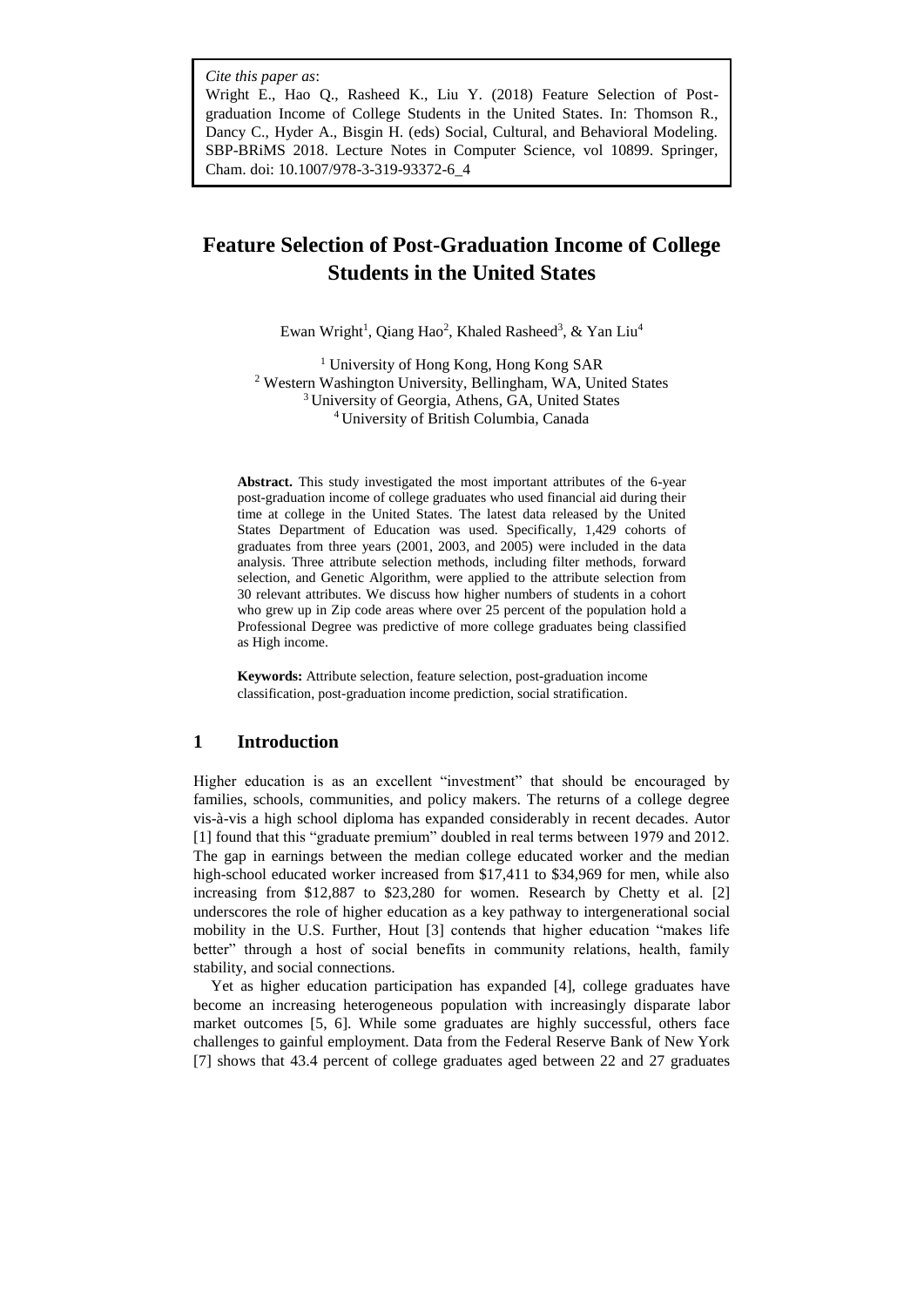are under-employed or employed in a job that "typically does not require a college degree", while 12.7 are employed in "low-wage jobs" that tend to pay below \$25,000 per annum. Research has established that field of study [8] and institutional selectivity [9] are important features in post-graduation incomes. Building on the literature, this study explored the most important attributes of 6-year post-graduation income of college graduates who used student aid from the U.S. Department of Education, and to what extent of accuracy the select attributes can be used to classify post-graduation income. The research questions were: (1) What are the most important attributes of post-graduation income of college students who graduate with debt repayment obligations? and (2) To what extent can the selected attributes classify postgraduation income of college students who graduate with debt repayment obligations?

## **2 Research Design**

#### **2.1 Data Collection**

The data for this study was the latest dataset – released in October 2015 – by College Scorecard under the U.S. Department of Education [10]. This dataset only covered students who used financial aid during their college study period. Each row in the data stands for a student cohort admitted to a certain university. The data ranged from 1996 to 2013, but the 6-year post-graduation income data are only available for the years 1997, 1999, 2001, 2003 and 2005. The response variable in the present study is the mean value of the 6-year post-graduation income of a student cohort. Attributes were filtered based on domain knowledge. Factors deemed less relevant were excluded, such as latitude of the institution and percent of students who passed away within 6 years after graduation.

30 potential attributes (see Appendix A) under five groups were included in this study. The groups are: (1) School, (2) Admission, (3) Cost, (4) Student Cohort, and (5) Socioeconomic Status of Students. Some attributes in certain groups are not available before 2000, such as admission rate in the Admission Group. Thus, only three years of data, including 2001, 2003, and 2005 were used. 1,429 cohorts were included for the data analysis. The response variable, mean income value of each cohort, was discretized into four classes based on the American Individual Income Distribution; including Very low (0 to 25,000), Low (25,000 to 37,500), Middle (37,500 to 50,000), and High (Above 50,000) [11].

#### **2.2 Data Analysis**

Two steps of preprocessing were applied to the collected data before the analysis: (1) *Standardization*: Standardization, transforming raw scores to z-scores, was applied to all the numerical attributes. There were 28 numerical attributes in total; (2) *One-hot encoding*: One-hot encoding techniques were applied to all the nominal attributes. There were 2 nominal attributes.

Three attribute selection methods were applied and compared, including filter methods, stepwise wrapper methods, and naturally inspired algorithms. The filter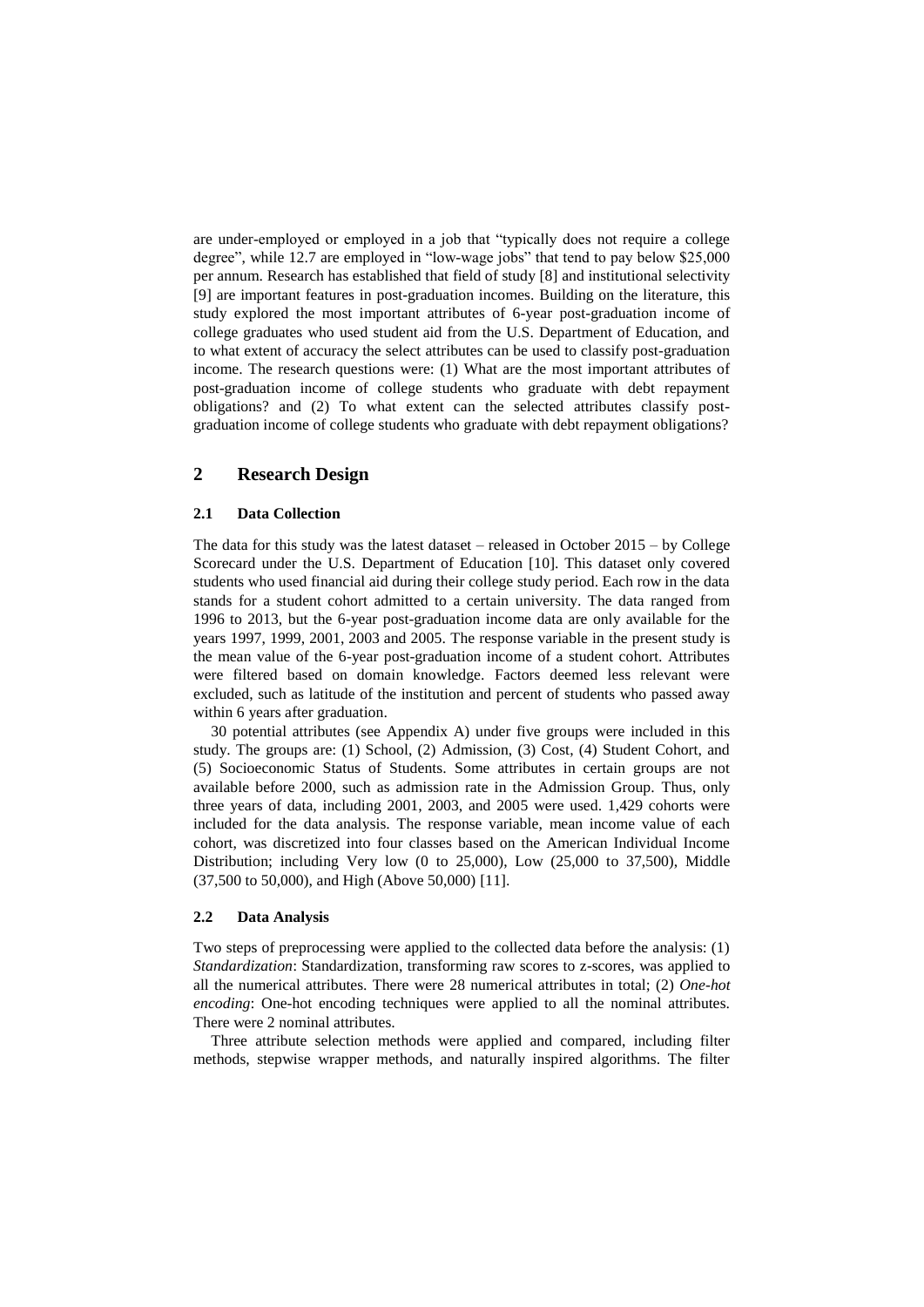methods applied in this study included five algorithms: (1) OneR algorithm, (2) Relief-based selection, (3) Chi-square selection, (4) Gain-ratio-based selection, and (5) Information-gain-based selection.

Both stepwise wrapper methods and naturally inspired algorithms need to have an evaluation function to work. Logistic regression was chosen as the evaluation function of both for stability and efficiency. The stepwise wrapper methods included forward and backward selection. Forward selection starts with no attributes in the model, and tests the addition of each attribute using certain comparison criteria. Backward selection starts with all candidate attributes, and tests deletion of each attribute using certain criteria. Only forward selection was used in this study.

The naturally inspired algorithm implemented was the Genetic Algorithm. Genetic Algorithm is a computational algorithm with origins in the field of biology. The tools that Genetic Algorithm uses have marks of genetic systems, including generation selection, crossover, and mutation [12]. We implemented the simple form of Genetic Algorithm described by Goldberg [13].

Weighted average F1-score was chosen as the primary evaluation criterion, because there exists an imbalance in the four income classes. A classifier that primarily guesses based on the majority class would achieve a small advantage in accuracy, but would perform worse in terms of the F1-score. Also, classification accuracy rate was used as the secondary evaluation criterion. Ten-fold cross validation was used for the estimation of both F1-score and accuracy rate.

## **3 Results**

Five filter methods, including (1) OneR algorithm, (2) Relief-based selection, (3) Chisquare selection, (4) Gain-ratio-based selection, and (5) Information-gain-based selection, were applied to the attribute selection. The 10-fold cross validation scheme was implemented in Weka [14]. As opposed to the cross-validation in prediction or classification, no training or testing is involved in the cross-validation scheme of attribute selection. Under such a scheme, the dataset was randomly sectioned into 10 folds, and only 9 folds were used for subset attribute selection in each round. There were 10 rounds in total. The 10 selection results were summarized afterwards. The attributes selected by at least three out of the five methods (60%) were selected, yielding 14 selected attributes in total. The arithmetic mean of each attribute's ordinal ranking across all selection methods was also calculated, to enable measuring of attribute usefulness. For each single-attribute evaluator, the output of Weka showed the average merit and average rank of each attribute over the 10 folds (see Table 1).

Same as the implementation of filter methods, 10-fold cross validation scheme in Weka was used for more stable estimates. Attributes selected by at least six out of ten folds (60%) were selected, yielding 9 selected attributes in total. The selected attributes are presented in Table 2.

In alignment with the prior two attribute selection approaches, 10-fold cross validation scheme in Weka was used. Attributes selected by at least six out of ten folds (60%) were selected, yielding 22 selected attributes in total (see Table 3).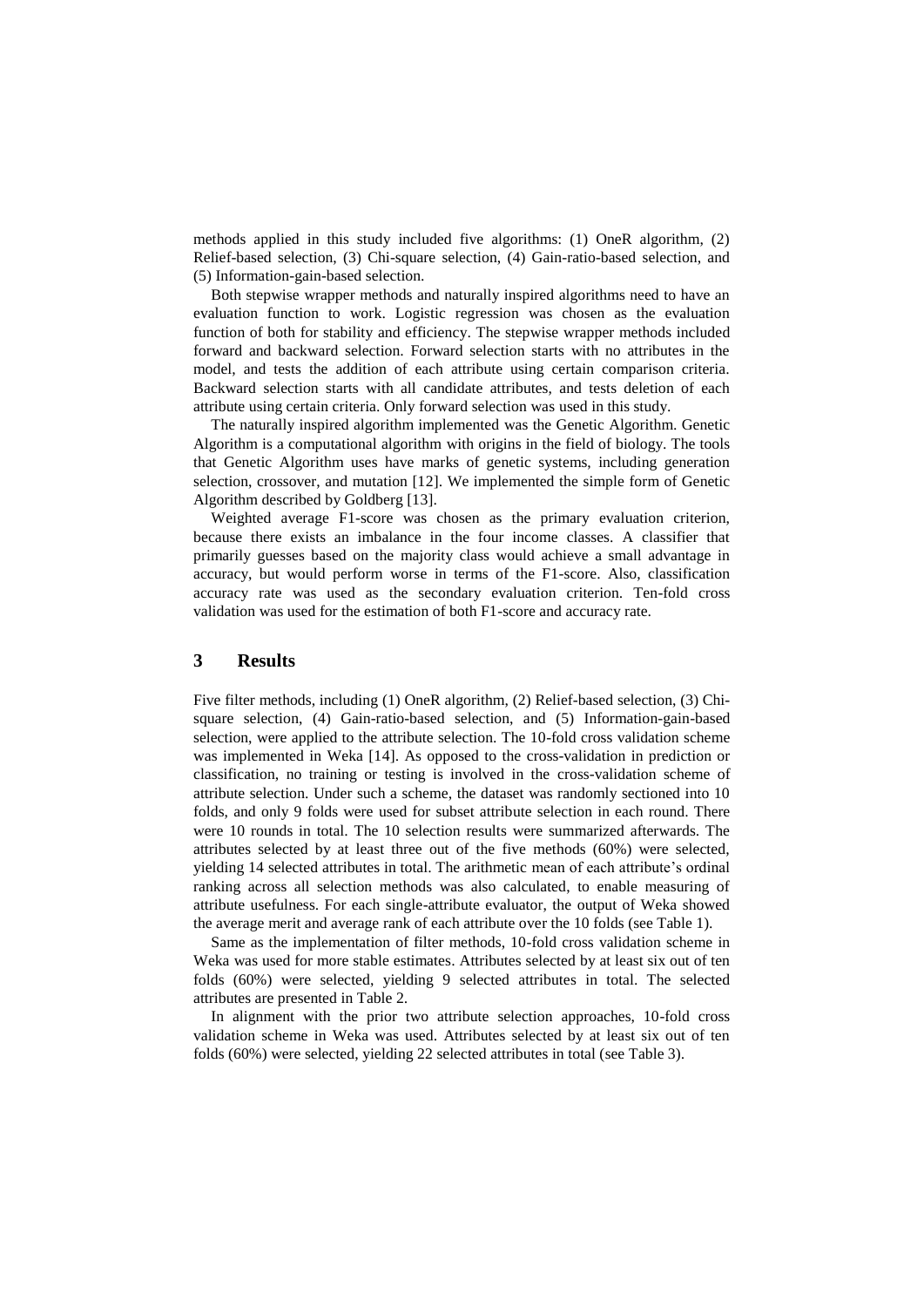| <b>Table 1.</b> Selected Attributes Subset using Filter Methods                   |                                       |                                                                    |                            |  |
|-----------------------------------------------------------------------------------|---------------------------------------|--------------------------------------------------------------------|----------------------------|--|
| <b>Attributes</b>                                                                 | Votes*/ Average Attributes<br>$Rank*$ |                                                                    | Votes*/ Average<br>$Rank*$ |  |
| % of Population from Students'<br>Zip Codes over 25 with a<br>Professional Degree | 5/2.88                                | <b>Admission Rate</b>                                              | 5/12.42                    |  |
| <b>Average Faculty Salary</b>                                                     | 5/3.50                                | Instructional Expenditure per<br>Student                           | 4/7.25                     |  |
| Average SAT Score                                                                 | 5/5.22                                | % of Students Whose Parents have<br>Post-High School Degree        | 4/9.23                     |  |
| Degree Completion Rate                                                            | 5/6.10                                | <b>Out-of-State Tuition Fee</b>                                    | 4/10.18                    |  |
| % of Asian Students                                                               | 5/7.22                                | % of Students whose Parents were<br>1st Generation College Student | 4/10.33                    |  |
| % of Students Whose Parents<br>Have a High School Degree                          | 5/8.58                                | % of 1 <sup>st</sup> Gen. College Students                         | 4/10.63                    |  |
| <b>In-State Tuition Fee</b>                                                       | 5/10.88                               | % of Students whose Family<br>Income classified Very High          | 4/11.30                    |  |

*\*Votes Column: The number of filter methods that selected the corresponding attributes; Average Rank Column: The averaged rank values among the filter methods that selected the corresponding attributes.*

| <b>Table 2.</b> Selected Attribute Subset using Forward Selection |        |                                                                                         |        |  |
|-------------------------------------------------------------------|--------|-----------------------------------------------------------------------------------------|--------|--|
| <b>Attributes</b>                                                 | Votes* | Attributes                                                                              | Votes* |  |
| Predominant Degree Type                                           | 90%    | % of Students whose Parents were 1st Generation<br>College Student                      | 60%    |  |
| Ratio between Part-time and<br><b>Full-time Students</b>          | 100%   | % of the Population from Students' Zip Codes over 25 100%<br>with a Professional Degree |        |  |
| Degree Completion Rate                                            | 100%   | % of Female Students                                                                    | 100%   |  |
| Admission Rate                                                    | 100%   | Average Age of Entering College                                                         | 100%   |  |
| % of Asian Students                                               | 100%   |                                                                                         |        |  |

*\*Votes Column: The percentage of folds that selected the corresponding attributes.*

The Genetic Algorithm (GA) was as the third option for attribute selection. The settings of the GA were as follows:

- Population size: 500
- **Exercise Fitness function: Classification accuracy derived from Logistic Regression**
- Selection Method: Tournament selection
- Crossover Type: Two-point crossover
- Crossover Rate: 0.6
- Mutation Rate: 0.03
- Stopping Criteria: 60 generations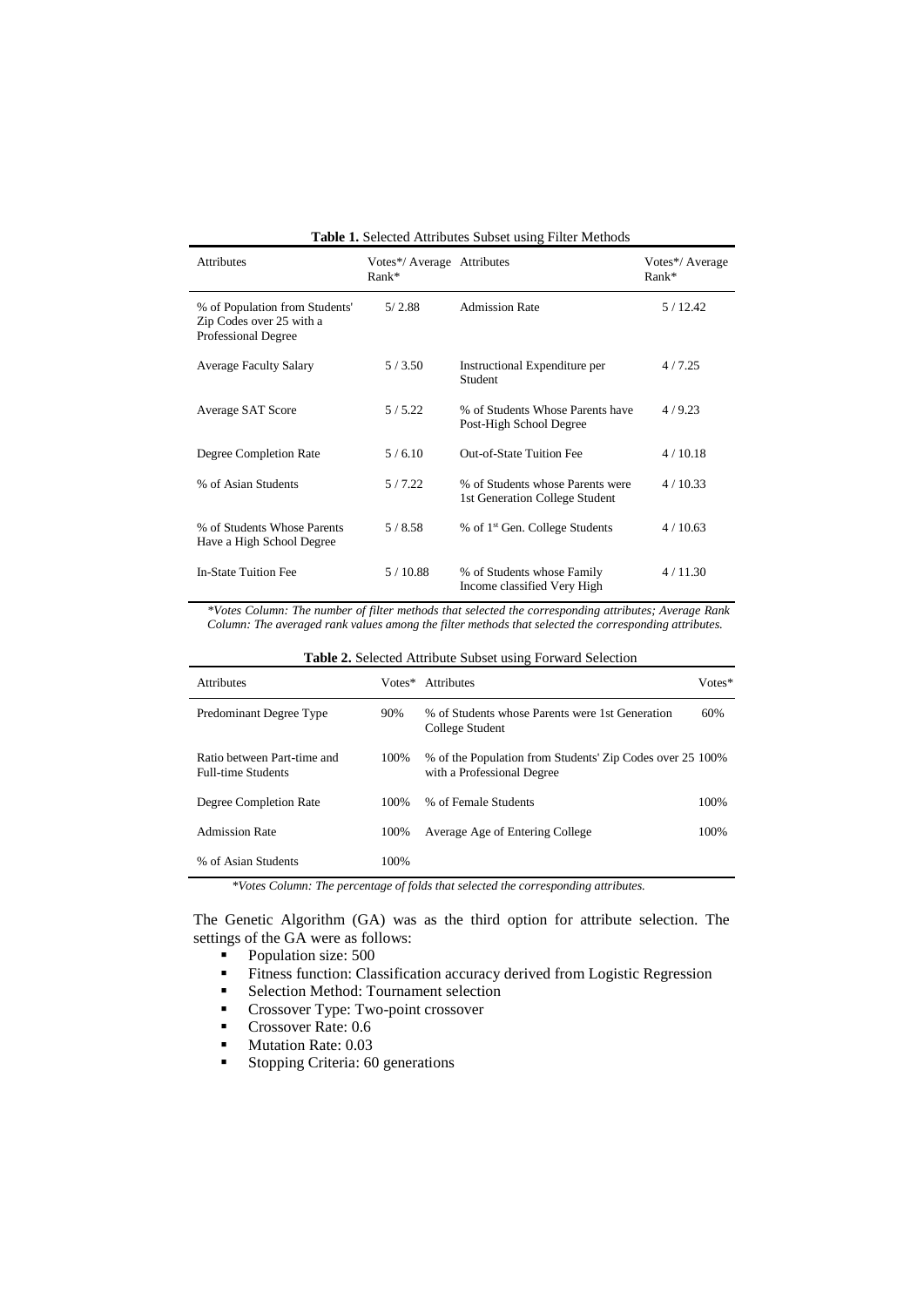| <b>Attributes</b>                                     | Votes* | <b>Attributes</b>                                                                   | Votes* |
|-------------------------------------------------------|--------|-------------------------------------------------------------------------------------|--------|
| School Type                                           | 60%    | % of Asian Students                                                                 | 100%   |
| Predominant Degree Type                               | 70%    | % of Hispanic Students                                                              | 100%   |
| <b>Student Size</b>                                   | 100%   | % of Students whose Family Income classified<br>Higher Middle                       | 80%    |
| Instructional Expenditure per<br>Student              | 90%    | % of Students whose Family Income classified<br>Very High                           | 100%   |
| Ratio between Part-time and Full-<br>Students<br>time | 100%   | % of Students whose Parents have a Middle School 70%<br>Degree                      |        |
| Degree Completion Rate                                | 100%   | % of Students whose Parents have a Post-High-<br>School Degree                      | 60%    |
| <b>Admission Rate</b>                                 | 100%   | % of Population from Students' Zip Codes over 25 100%<br>with a Professional Degree |        |
| Average SAT Score                                     | 90%    | % of Female Students                                                                | 100%   |
| <b>Out-of-State Tuition</b>                           | 100%   | % of 1st Generation Students                                                        | 60%    |
| % of White Students                                   | 90%    | Average Age of Entering College                                                     | 100%   |
| % of Black Students                                   | 60%    | Average Debt                                                                        | 70%    |

*\*Votes Column: The percentage of folds that selected the corresponding attributes.*

Logistic Regression and Support Vector Machine with Pearson VII function kernel were used to compare the performance of the three selected attribute subsets. Ten-fold cross validation was used to estimate the classification accuracy for each classification method (see Table 4 and Table 5 for individual classification results). As the most selective feature selection method (*9 attributes selected*), Forward Selection achieved acceptable F-measure. Although less selective (*22 attributes selected*), Genetic Algorithm outperformed the other two methods by both F-measure and accuracy.

| <b>Attribute Numbers</b>       | Accuracy | Weighted Average |        |           |
|--------------------------------|----------|------------------|--------|-----------|
|                                |          | Precision        | Recall | F-measure |
| Filter Methods ( $N = 13$ )    | 0.691    | 0.688            | 0.691  | 0.686     |
| Forward Selection ( $N = 9$ )  | 0.736    | 0.733            | 0.736  | 0.731     |
| Genetic Algorithm ( $N = 22$ ) | 0.746    | 0.746            | 0.746  | 0.745     |

**Table 4.** Comparisons among Three Selected Attribute Subsets Using Logistic Regression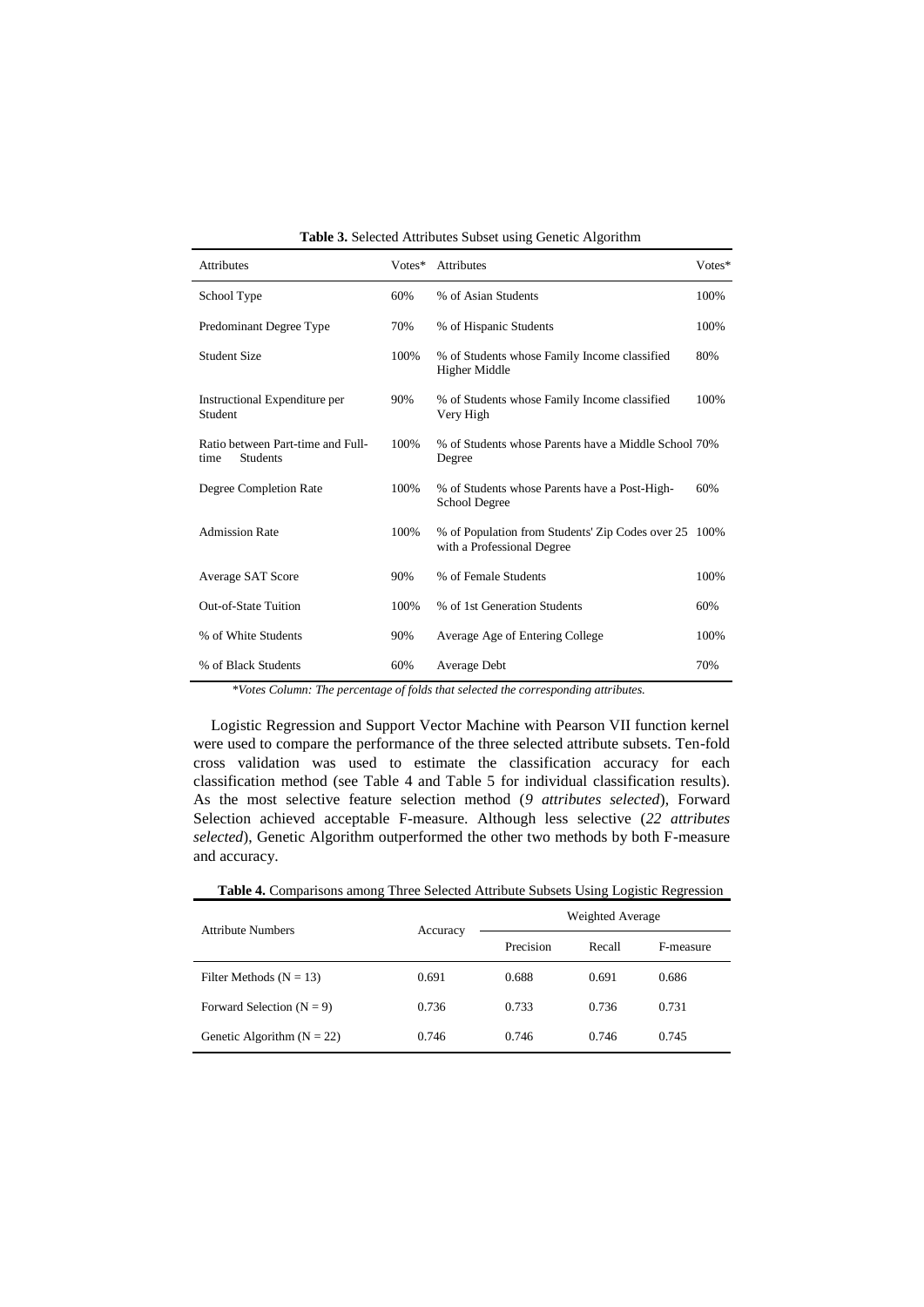| <b>Attribute Numbers</b>       | Accuracy | Triachine with I carson vill hunchon Kerner.<br>Weighted Average |        |           |
|--------------------------------|----------|------------------------------------------------------------------|--------|-----------|
|                                |          | Precision                                                        | Recall | F-measure |
| Filter Methods ( $N = 13$ )    | 0.708    | 0.697                                                            | 0.708  | 0.701     |
| Forward Selection ( $N = 9$ )  | 0.733    | 0.723                                                            | 0.733  | 0.726     |
| Genetic Algorithm ( $N = 22$ ) | 0.755    | 0.745                                                            | 0.755  | 0.747     |

**Table 5.** Comparisons among Three Selected Attribute Subsets Using Support Vector Machine with Pearson VII function kernel.

## **4 Conclusion**

-

Using College Scorecard data [10], we selected the most important factors predicting the 6-year post-graduation income of college students who used financial aid during their time at college. We compared three attribute selection methods: filter methods, forward selection, and Genetic Algorithm, in terms of classification accuracy on students' post-graduation income. We found that the attribute subset selected by the Genetic Algorithm outperformed the other two subsets when using logistic regression and support vector machine as the classification algorithm.

We wish to draw attention to how higher numbers of students in a cohort who grew up in Zip code areas where over 25 percent of the population hold a Professional Degree was predictive of more college graduates likely being classified as High income. This finding is aligned with evidence about how geography or "where you grow up" impacts life outcomes. Chetty et al. [15] identified that areas with lower racial segregation and income inequality, but higher social capital<sup>1</sup> and family stability are associated with greater opportunities for intergenerational social mobility. In the current research, the role of geography for post-graduation incomes in the case of neighborhood Professional Degree attainment signifies social stratification in graduate labor markets. The finding may stem from unequal access to support for education and careers. This would reinforce the Effectively Maintained Inequality model that predicts that as access to education widens, higher socio-economic status students will seek "horizontal differentiation" by accessing *qualitatively* distinctive or superior types of education that maintain their advantage in society [17,18].

We are *not* arguing that young people from disadvantaged neighborhoods should not attend higher education. Attaining a bachelor's degree remains an excellent "investment" to enhance career prospects. Yet our findings showing a disparity of post-graduation income according to "where you grow up" suggests a need for greater support for students *both* in college access and in transitions to the labor market, especially given rising tuition fees and associated concerns about student debt [19].

 $<sup>1</sup>$  Social capital represents trust, solidarity, and reciprocity in collective social interactions and</sup> engagement in community-based activities [16].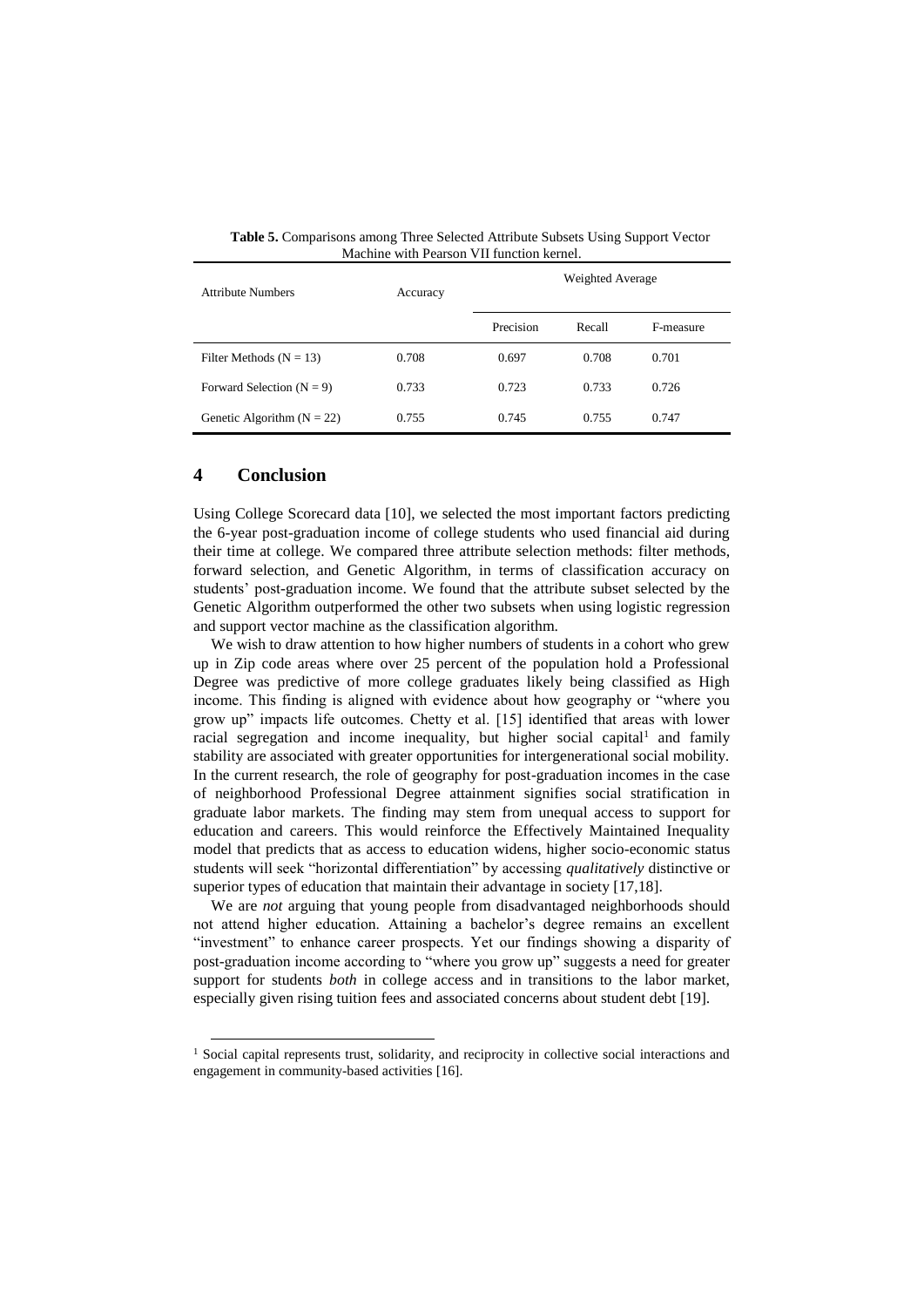#### **References**

- 1. Autor, D. H. Skills, Education, and the Rise of Earnings Inequality Among the 'Other 99 Percent. Science 344, 6186, 843-851 (2014).
- 2. Chetty, R., J. Friedman, E. Saez, N. Turner, & D. Yagan. Mobility report cards: The role of colleges in intergenerational mobility. Technical report: Stanford University (2017).
- 3. Hout, M. Social and economic returns to college education in the United States. Annual Review of Sociology, 38, 379-400 (2012).
- 4. National Center for Educational Statistics [NCES]. Percentage of 18- to 24-year-olds enrolled in degree-granting postsecondary institutions, by level of institution and sex and race/ethnicity of student: 1970 through 2015. Retrieved online fro[m](http://nces.ed.gov/programs/digest/d15/tables/dt15_302.60.asp?current=yes) [http://nces.ed.gov/programs/digest/d15/tables/dt15\\_302.60.asp?current=yes](http://nces.ed.gov/programs/digest/d15/tables/dt15_302.60.asp?current=yes) last accessed 2018/03/01.
- 5. Beaudry, P., Green, D. A., & Sand, B. M. The declining fortunes of the young since 2000. The American Economic Review, 104(5), 381-386 (2014).
- 6. Valletta, R. G. Recent Flattening in the Higher Education Wage Premium: Polarization, Skill Downgrading, or Both?. In Education, Skills, and Technical Change: Implications for Future US GDP Growth. University of Chicago Press (2017).
- 7. Federal Reserve Bank of New York. The Labor Market for Recent College Graduates. Retrieved online from [https://www.newyorkfed.org/research/college-labor](https://www.newyorkfed.org/research/college-labor-market/index.html)[market/index.html](https://www.newyorkfed.org/research/college-labor-market/index.html) last accessed 2018/03/01.
- 8. Altonji, J. G., Arcidiacono, P., & Maurel, A. The analysis of field choice in college and graduate school: Determinants and wage effects (No. w21655). National Bureau of Economic Research (2015).
- 9. Witteveen, D., & Attewell, P. The Earnings Payoff from Attending a Selective College. Social Science Research, (2017).
- 10. U.S. Department of Education [https://www.newyorkfed.org/research/college](https://www.newyorkfed.org/research/college-labor-market/index.html)[labor-market/index.html](https://www.newyorkfed.org/research/college-labor-market/index.html) last accessed 2018/03/01.
- 11. U.S. Census Bureau. (2010). Distribution of Personal Income 2010. Retrieved online fro[m https://www.census.gov/2010census/data/](https://www.census.gov/2010census/data/) last accessed 2018/03/01
- 12. Beasley, J. E., & Chu, P. C. A genetic algorithm for the set covering problem. European Journal of Operational Research, 94(2), 392-404 (1996).
- 13. Goldberg, D. (1989). Genetic algorithms in optimization, search and machine learning. Reading: Addison-Wesley (1989).
- 14. Hall, M., Frank, E., Holmes, G., Pfahringer, B., Reutemann, P., & Witten, I. H. The WEKA data mining software: an update. ACM SIGKDD explorations newsletter, 11(1), 10-18 (2009).
- 15. Chetty, R., Hendren, N., Kline, P., & Saez, E. Where is the land of opportunity? The geography of intergenerational mobility in the United States. The Quarterly Journal of Economics, 129(4), 1553-1623 (2014).
- 16. Putnam, R. D. Our kids: The American dream in crisis. New York: Simon and Schuster (2016).
- 17. Lucas, S. R. Effectively maintained inequality: education transitions, track mobility, and social background effects. American Journal of Sociology, 106, 1642-1690 (2001).
- 18. Lucas S. R. & Byrne D. Effectively Maintained Inequality in Education: An Introduction. American Behavioral Scientist, 61(1), 3-7 (2017).
- 19. Avery, C., & Turner, S. Student loans: Do college students borrow too much—or not enough?. The Journal of Economic Perspectives, 26(1), 165-192 (2012).